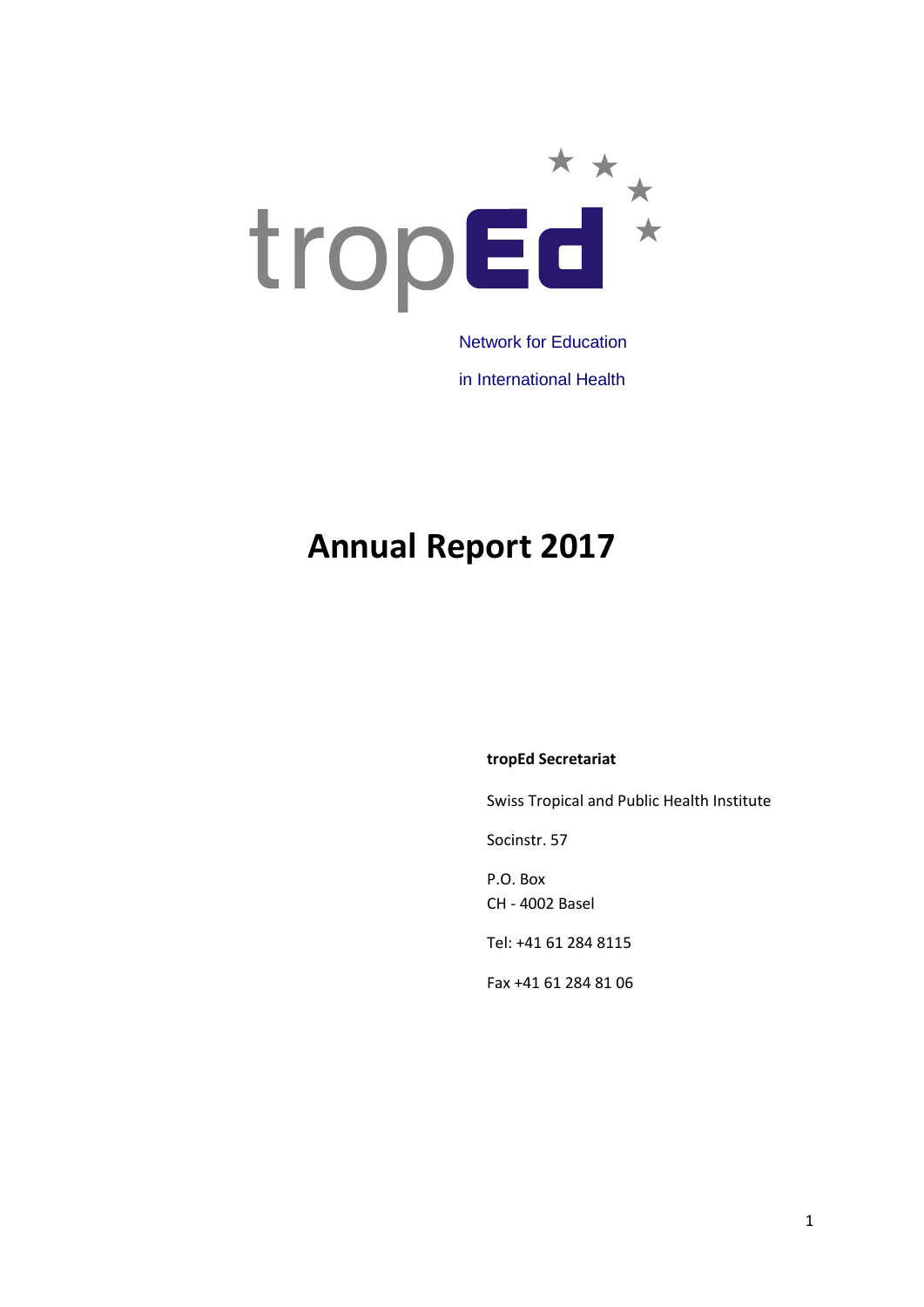## **Letter from General Secretary**

Dear tropEd colleagues,

Besides the "normal business" of tropEd with three General Assemblies, discussing important issues in international/global health education, accrediting and re-accrediting courses and deciding on new members, the year 2017 showed at least three remarkable events:

- tropEd co-organized a session on Collaborative Initiatives for Capacity Building and Education at the 10th European Congress on Tropical Medicine and International Health (ECTMIH) in Antwerp, Belgium, from October 16th to 20th, 2017.
- The network conducted the second joint alumni survey with the aim to describe the outcome and impact of tropEd masters programmes in international/global health.
- Instead of having one student representative, tropEd students decided to nominate a group of seven representatives from six home institutions, which guarantee a more active participation of students.

For all those who contributed to these events but also to the daily business of the network, I want to convey the biggest thanks – also in the name of the Executive Committee. I wish you all a fruitful and successful 2018! Warmest wishes,

Dr. Axel Hoffmann

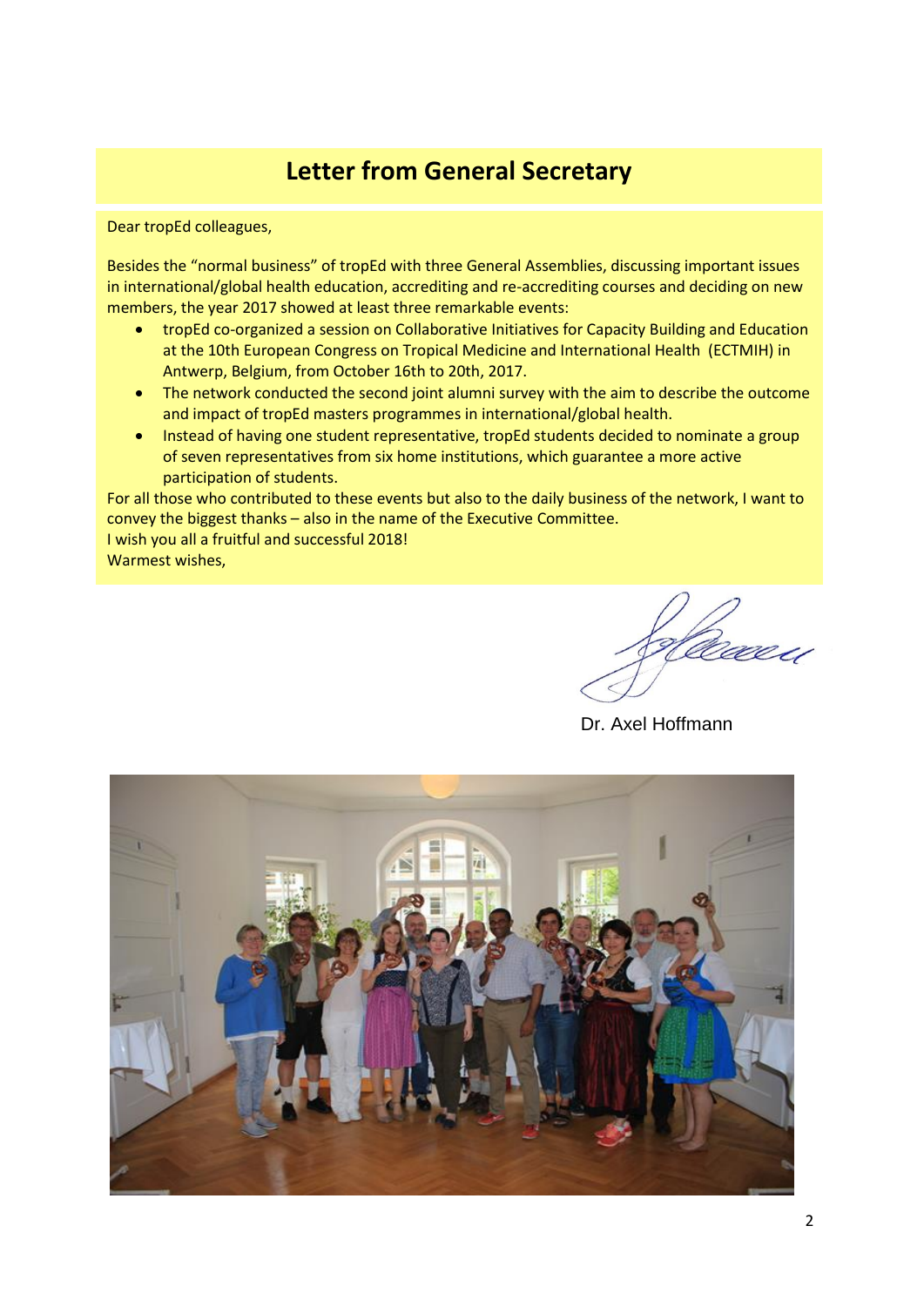

The tropEd Network held three General Assemblies during 2017, respectively in:

- 1. **23rd to 25th February 2017 Barcelona Institute for Global Health University of Barcelona, Spain**
- 2. **29th June to 1st July 2017 Center for International Health Ludwig-Maximilians-Universität München, Germany**
- 3. **14th to 16th October 2017 Antwerp Institute of Tropical Medicine, Belgium**

In these three meetings there are a total of 39 representatives from full member institutions and collaborative institutions. Overall, around 81% of full members have participated in the General Assembly meetings along with around 18% of Collaborating members.

Six EC meetings were held before, during and after the three GA meetings in 2017. The EC phone conference through SKYPE lasts normally for about 60 minutes.

Six EC meetings:

- EC SKYPE conference 27<sup>th</sup> March
- EC SKYPE conference 24<sup>th</sup> May
- EC SKYPE conference 31<sup>st</sup> August
- EC SKYPE conference 9<sup>th</sup> October
- EC SKYPE conference 21<sup>st</sup> November
- EC SKYPE conference 11<sup>th</sup> December

The members of tropEd [Exectutive Committee](http://www.troped.org/?q=node/74) in 2017:

**President:**  *Dr. Nuria Casamitjana*

**President-Elect:** *Dr. Carola Eyber*

**Past President:**  *Dr. Rodney Reynolds*

**Executive Secretary:** *Dr. Axel [Hoffmann](http://www.troped.org/?q=node/63)*

**Ex officio Member:** *[Dr.](http://www.troped.org/?q=node/67) Guenter Froeschl*

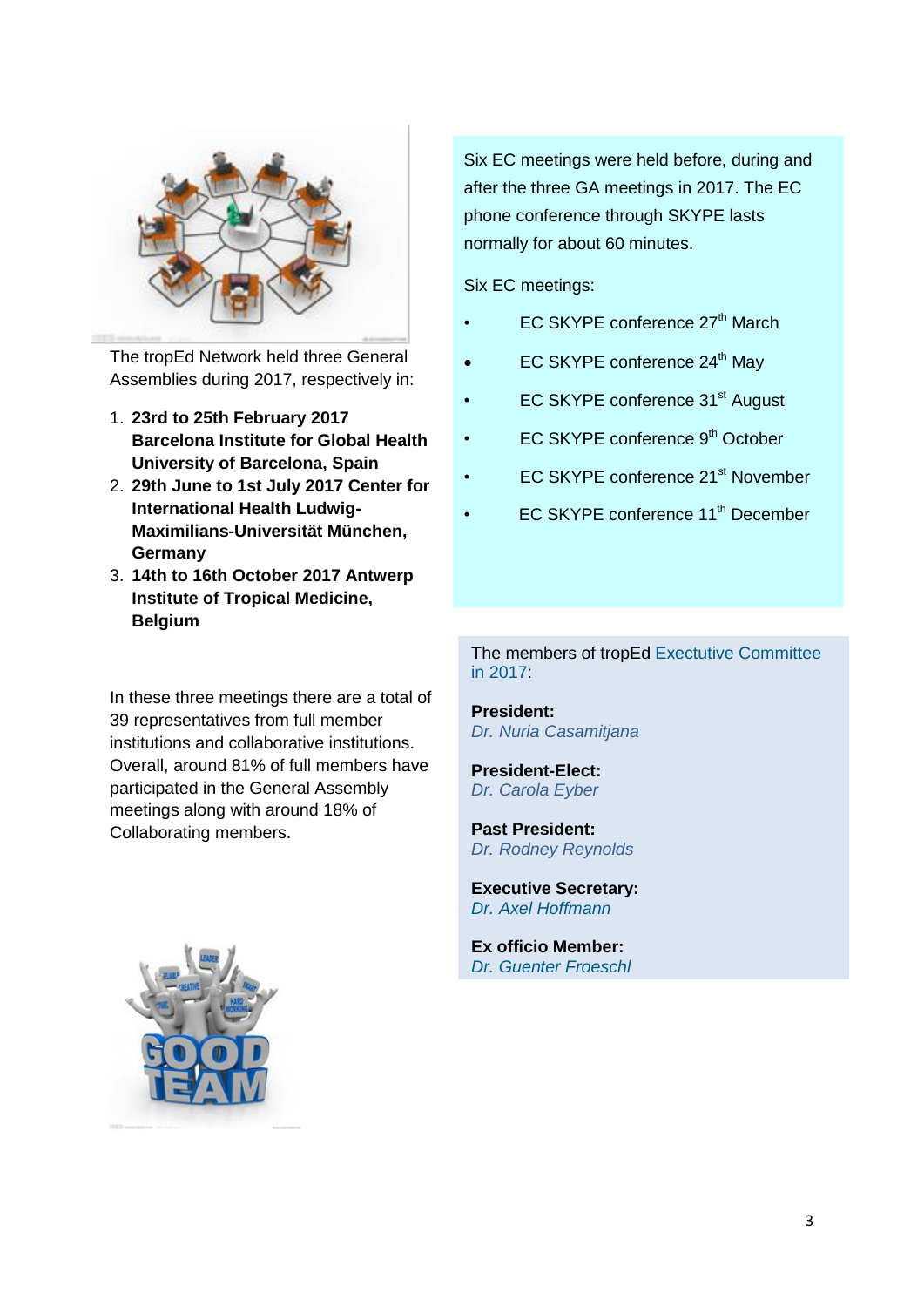## **Course accreditation**

**\_\_\_\_\_\_\_\_\_\_\_\_\_\_\_\_\_\_\_\_\_\_\_\_\_\_\_\_\_\_\_\_\_\_ 38 courses were submitted to the GA during 2017. Of those 21 are for new courses, and 17 for re-accreditation.**

**30 courses received Category 1 or 2 in the first round, which is 79% of all courses. Through the whole year, there were 28 courses accredited in GA and EC meetings.**

**\_\_\_\_\_\_\_\_\_\_\_\_\_\_\_\_\_\_\_\_\_\_\_\_\_\_\_\_\_\_\_\_\_\_\_\_\_\_\_\_**



#### **The accredited courses are:**

- Amsterdam Control Strategies for Communicable and Non-Communicable Diseases (CCND)
- Amsterdam Rebuilding Disrupted Health Systems Developing context-specific strategies for health care policies, implementation and governance
- Antwerp Clinical Decision-Making for Drug-Resistant Tuberculosis (Acronym DR-TB)
- Antwerp Qualitative and Mixed Methods in International Health Research (QMM)
- Antwerp: Planning and Management of Reproductive Health Programmes
- Antwerp: Planning and Management of Tropical Diseases Control Programmes
- Basel Medical Priorities & Clinical Tropical Medicine in South East Asia
- Basel **Travellers Health**
- Basel: Health Economics and Health Financing
- Basel: Supply Chain Management in Healthcare
- Bergen: Culture and Psychopathology: An introduction to mental illness in a cross- cultural perspective
- Bergen: Global Nutrition
- Bergen: Qualitative Research Methods for Global Public Health
- Berlin Core course
- Berlin Mental Health in a Cross-Cultural Perspective with a Special Focus on Traumatized Populations
- Berlin: Biomedical publishing and writing
- Berlin: Community Oriented Primary Care
- Berlin: Advanced Epidemiological Methods
- Edinburgh Research Development and Proposal Writing
- Edinburgh Psychosocial Intervention for Displaced Populations
- Edinburgh: Rebuilding Health Systems Analysing the challenges in fragile and disrupted states
- Heidelberg Health Systems Strengthening in Low and Middle-Income Countries
- Heidelberg Global Mental Health (GMH) in public health practice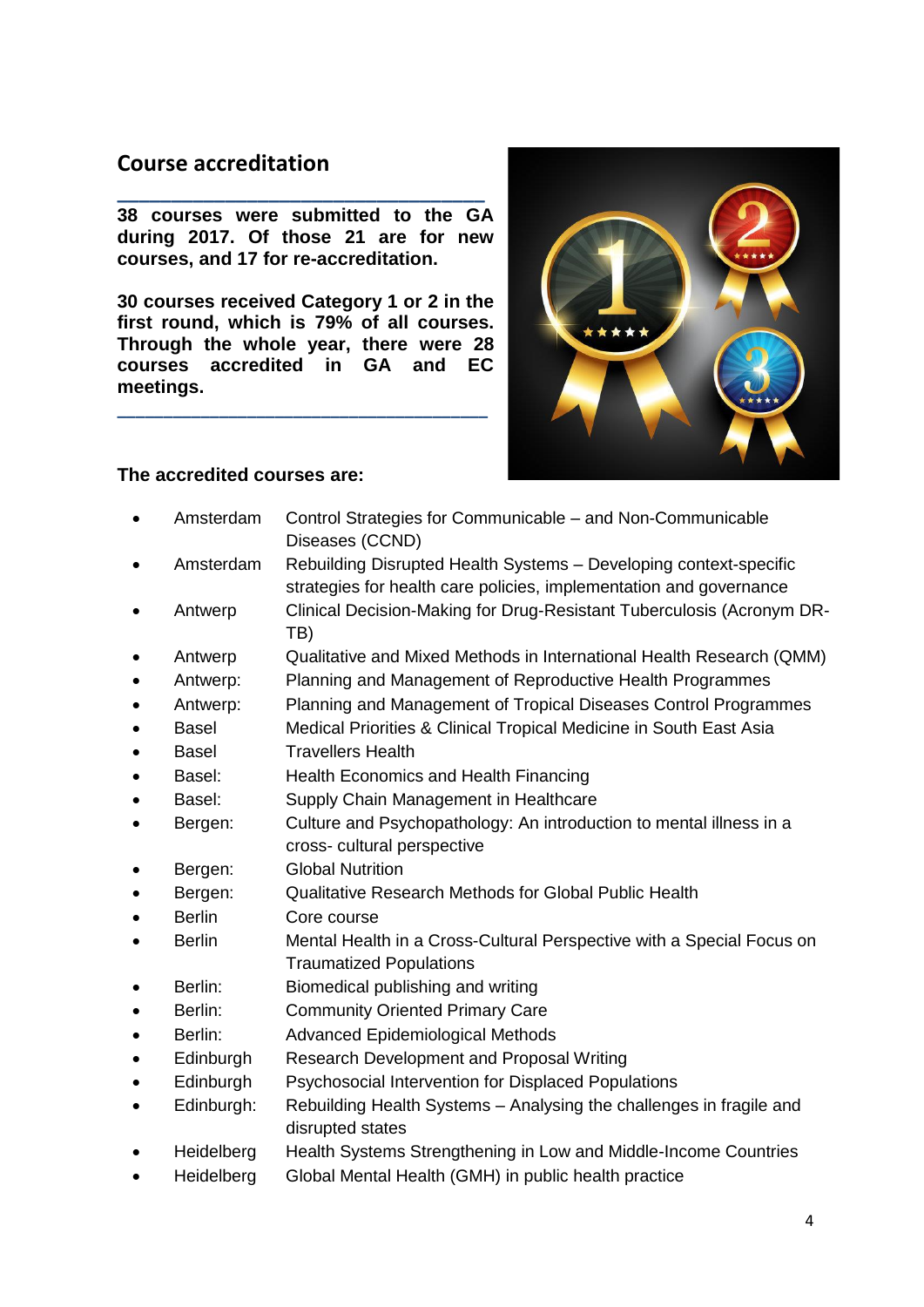- Heidelberg Applying the Rights Based Approach in achieving health related SDGs.
- Heidelberg Financing health care: Concepts, challenges and practices
- Heidelberg: Quality Improvement: a Key for Health Systems Strengthening
- Heidelberg: Decision-making in public health: evidence, politics or diplomacy
- Heidelberg: Global Challenges in Reproductive Health: Evidence and Tools for Program Implementation



### **Advanced modules taken by tropEd students in 2017**

**Resource: Institutional annual report 2017**

## **The following tropEd accredited courses were not running or cancelled in 2017:**

- Medical Priorities in Laos
- The eSCART
- Health and Human Rights,
- Health Systems Strengthening,
- Global Mental Health
- Management of Human Resources for Sexual and Reproductive Health (SRH)
- The Link Between Globalization, Women's Health and Children's Health in Developing Countries
- Principle and Practice in Injury Prevention
- War, violence, peace and Health
- Global Mental Health & Psychosocial Wellbeing
- Strengthening Health & Health Systems in Fragile States
- Infectious Diseases Diagnostics
- **•** Effective Project Leadership
- Analysing health systems in fragile and conflict-affected environments
- Health Policy, Governance and Finance in fragile and conflict-affected environments
- Rebuilding resilient health systems in fragile and conflict-affected environments
- Global Sexual and Reproductive Health and Rights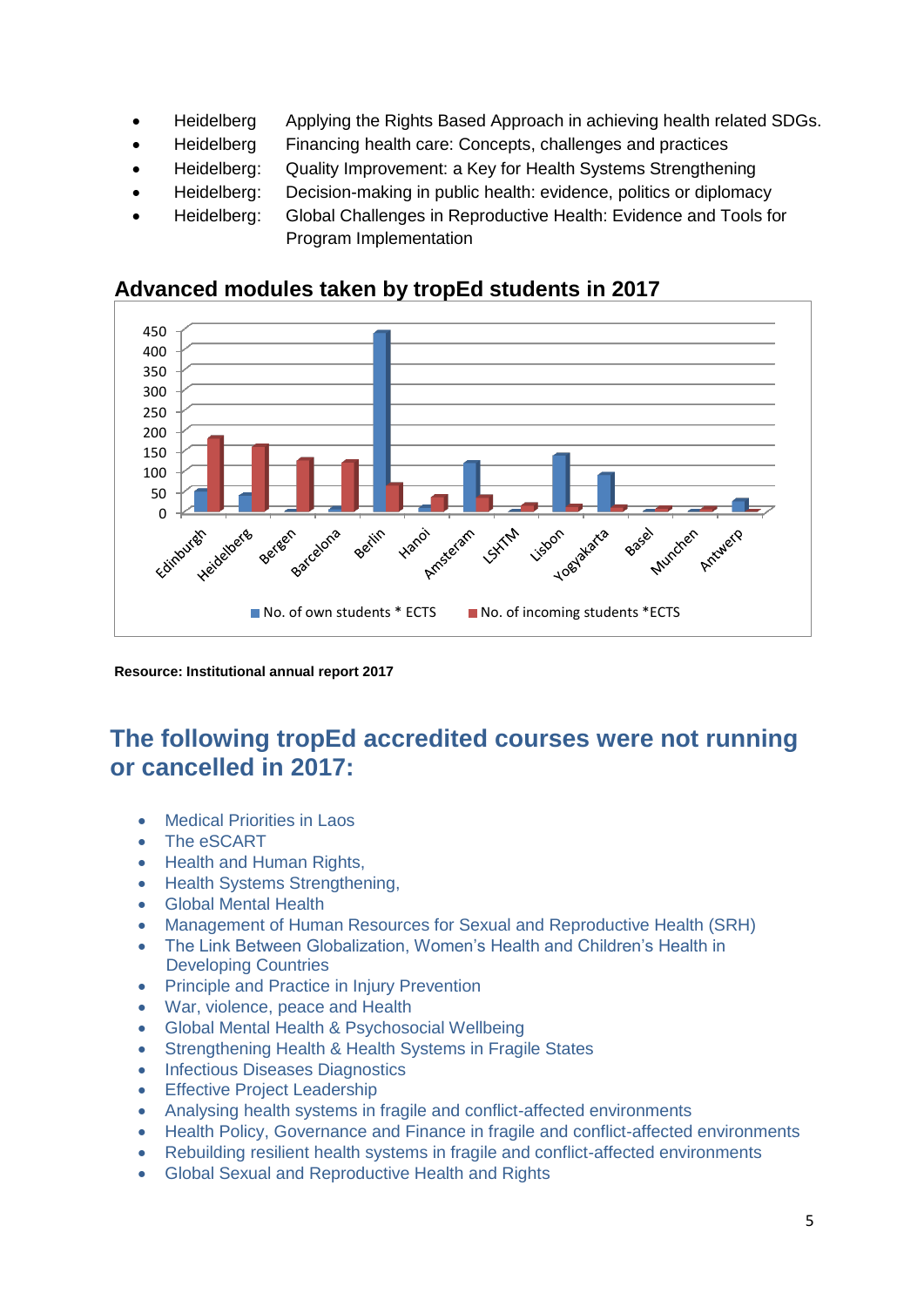| <b>City</b>      | No. of applicants<br>to the MIH<br>programme | No. of newly<br>registered<br>tropEd<br>students from<br>your institute | No. of tropEd<br><b>students</b><br>completed the<br>masters study<br>in the year | No. of<br>accredited<br>courses |
|------------------|----------------------------------------------|-------------------------------------------------------------------------|-----------------------------------------------------------------------------------|---------------------------------|
| Amsterdam        | 522                                          | 14                                                                      | 18                                                                                | 16                              |
| Antwerp          | 178                                          | 4                                                                       | 3                                                                                 | $\overline{7}$                  |
| <b>Barcelona</b> | 106                                          | 1                                                                       | 1                                                                                 | 10                              |
| <b>Barcelona</b> | 70                                           | $\bf{0}$                                                                | $\overline{\mathbf{0}}$                                                           | $\bf{0}$                        |
| <b>Basel</b>     | 10                                           | 10                                                                      | 11                                                                                | 10                              |
| <b>Bergen</b>    | 0                                            | $\bf{0}$                                                                | $\bf{0}$                                                                          | 8                               |
| <b>Berlin</b>    | 58                                           | 20                                                                      | 19                                                                                | 10                              |
| Edinburgh        | 8                                            | 4                                                                       | 1                                                                                 | 9                               |
| Geneva           | $\bf{0}$                                     | $\bf{0}$                                                                | $\bf{0}$                                                                          | $\overline{2}$                  |
| Hanoi            | $\mathbf{2}$                                 | $\bf{0}$                                                                | $\bf{0}$                                                                          | 3                               |
| Heidelberg       | 321                                          | 5                                                                       | $\overline{\mathbf{2}}$                                                           | 19                              |
| Lisbon           | $\mathbf 0$                                  | $\mathbf 0$                                                             | $\mathbf 0$                                                                       | 4                               |
| <b>LSHTM</b>     | 0                                            | $\bf{0}$                                                                | $\bf{0}$                                                                          | $\mathbf 0$                     |
| <b>Mexico</b>    | $\bf{0}$                                     | $\bf{0}$                                                                | $\bf{0}$                                                                          | 0                               |
| <b>Munchen</b>   | 0                                            | $\bf{0}$                                                                | $\bf{0}$                                                                          | 3                               |
| Shanghai         | $\bf{0}$                                     | $\bf{0}$                                                                | $\bf{0}$                                                                          | 1                               |
| <b>Uppsala</b>   | $\mathbf 0$                                  | $\mathbf 0$                                                             | $\mathbf 0$                                                                       | $\mathbf 0$                     |
| Yogyakarta       | $\bf{0}$                                     | $\bf{0}$                                                                | $\bf{0}$                                                                          | $\overline{\mathbf{3}}$         |
| Total:           | 1275                                         | 58                                                                      | 55                                                                                | 105                             |

## **Student and course data in 2017:**

**Resource: Institutional annual report 2017**

## **tropEd Membership**

#### **New Collaborating member:**

• Ifakara Health Institute, Tanzania

#### **Membership cancelled:**

- Deutsche Gesellschaft für Internationale Zusammenarbeit (GIZ) GmbH
- School of Population Health, The University of Queensland

#### **Membership applicants:**

- University of Sciences, Techniques and Technologies de Bamako , Mali
- École Nationale de Santé Publique, Rabat, Morocco
- Liverpool School of Tropical Medicine
- Middlesex University Dr Carmen Aceijas, PhD, Senior Lecturer Applied Public Health,
- Facultad de Salud Publica, Universidad Peruana Cayetano Heredia Magaly Blas, MD, PhD , Profesora e investigadora,
- Salhgrenska Academy, Epidemiology and Community Medicine, University of **Gothenburg**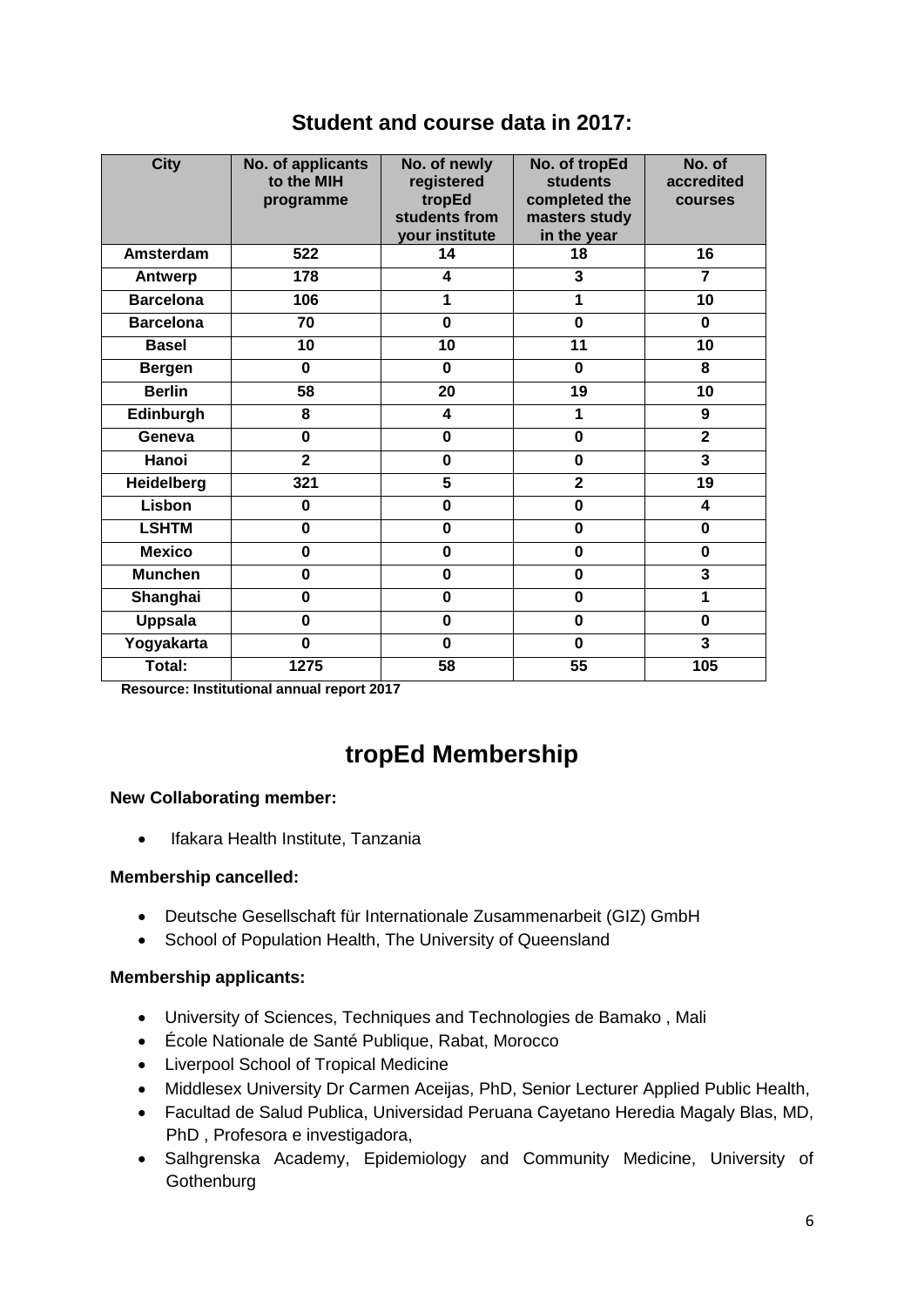#### **New potential partner institutions from members:**

- **Bergen:** Global Health, NTNU, Norway
- **Mexico:** Universidad CES Colombia, Universidad Santo Tomás Colombia; University of Berkeley, University of Miami.

#### **Changes in member institutions during 2017**

- **Basel:** We changed the name of the core course from Health Care and Management in Tropical Countries to Health Care and Management: From Research to Implementation
- **LSHTM:** Accreditation expired on a rolling basis; by 31/12/2017 none of the course/modules were tropEd accredited. We are looking for a solution to solve this problem.
- **Hanoi:** Change the name of institution to Hanoi University of Public Health; Accredited the Master of Hospital Management by Asian University Networks (AUN); Vietnam MOET accreditation at University level; Establishing and running the Universitys Health Clinic
- **Berlin:** tropEd representative changed from Dr. Matthias Borchert (until 03/2017) to Dr. med. Hans-Friedemann Kinkel (since 08/2017).
- **Mexico**: Laura Magaña who has been selected as President and CEO of the Association of Schools and Programs of Public Health (ASPPH). ASPPH, through the effective leadership of former Past President Professor John Finnegan, was one the founding member networks of WFAIGH. We look forward to strengthening the collaboration between ASPPH and tropEd.

The School of Public Health of Mexico has a new Academic Dean, Dr. Maria Eugenia Ocampo started at this position in October 1st, 2017. In February 17th, Dr. Juan Rivera Dommarco started his position as new General Director of the INSP.

- **Amsterdam**: Change of representative: Mr. Fernando Maldonado, course coordinator master programmes and part of KIT exam board committee instead of Ms. Prisca Zwanikken
- **Wuhan**: Change of representative from Prof. Dongliang Yang to Mr. Weiguo Dong
- **Fudan**: Change of tropEd representative from Prof. BiaoXu to Prof. Yinyao Chen with assist from Dr. Yihan Lu
- **Uppsala:** New tropEd representative from Uppsala: Mats Målqvist, Change to new visiting address: International Maternal and Child Health,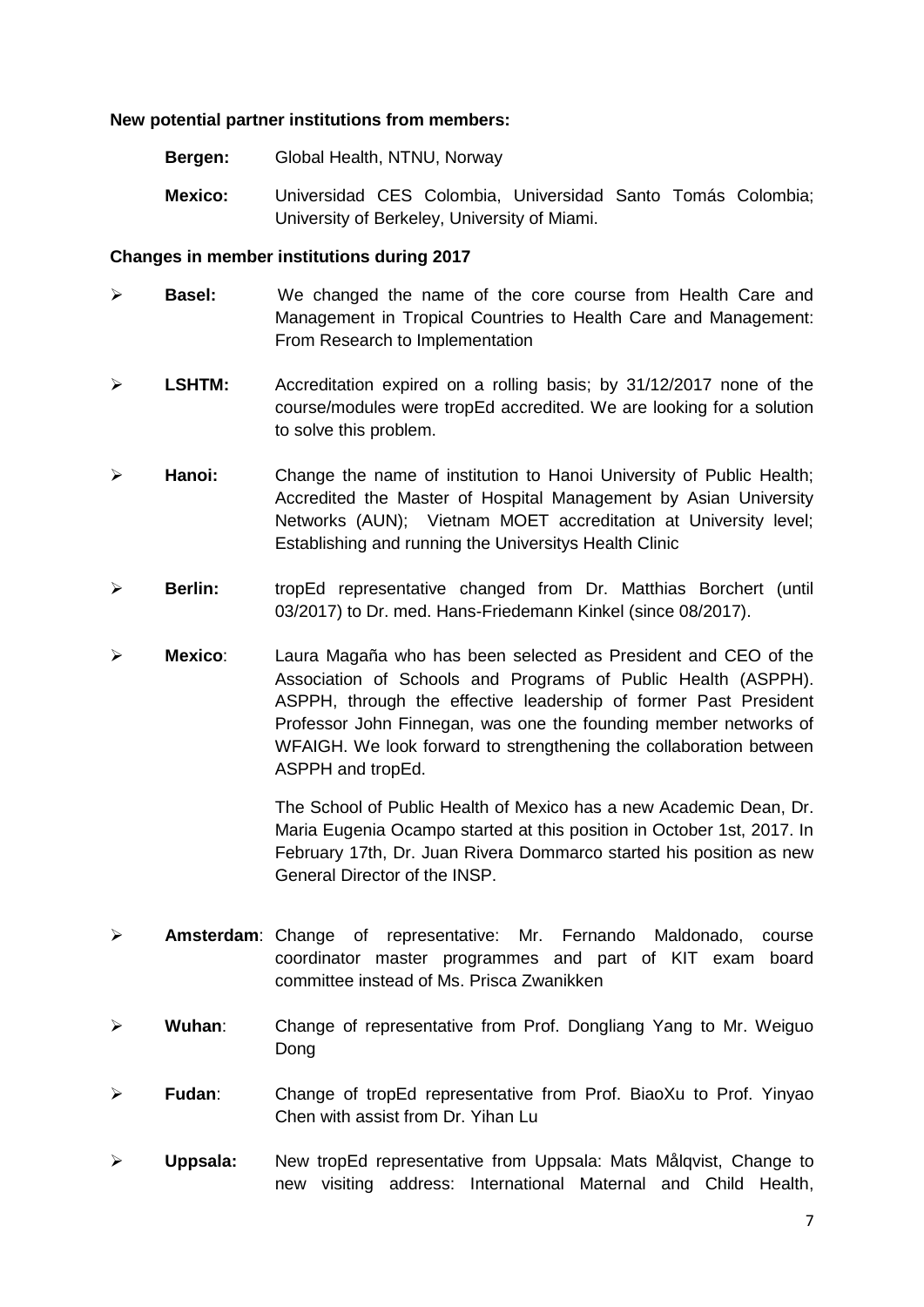Department of Womens and Childrens Health, Dag Hammarskjölds väg 14B, Uppsala

- Edinburgh: We have a new deputy director, Pol de Vos, who was previously with ITM Antwerp; We have submitted a new Erasmus+ application with Lisbon, Antwerp, Barcelona, Bergen & Amsterdam.
- **Heidelberg**: Ms. Nandita Rothermund-Bucher also works as tropEd representative.
- **Umea:** Change the tropEd representative to Ms. Marie Lindkvist

#### **Changes from member institutions foreseen for the next year**

- **Basel** We will do an in-depth analysis of our portfolio.
- **Antwerp** We are in the process of broadening the flexibility to all orientations in our master programmes not making the distinction between the flexible "tropEd track" and the "institutional masters with fixed programme" anymore. Many more students could become "tropEd students". In this process the modular structure will be reviewed with a more standard credit load of modules (most likely 5 credits and 3 weeks) and all modules will be offered as stand-alone courses also in tropEd. Note: this process will take more than a year.
- **Munchen** We are in the process for accrediting the MSc International Health programme within the state of Bavaria. If we are successful, we plan to also become a home institution and have the core course accredited by tropEd. However, we are not able to set a time frame yet because the internal processes take time.
- **Berlin** Two newly accredited modules are taking place (Biomedical manuscript writing and literature review, Community-Oriented Primary Care)
- **Uppsala** We are currently restructuring our program and have therefore no accredited courses running this year. We aim to offer one course in spring 2019 and discuss possibility of becoming a home institution with a 20 ECTS introduction course in fall 2019.

#### **New student representative group was elected, instead of one single person as student representative. tropEd GA meeting will be regular participated by student representatives:**

- Kata Stete Swiss TPH Basel
- Miriam Müller Heidelberg
- Carmen Sant Swiss TPH Basel
- Adrian Alonso Ruiz Barcelona
- Luis Villacis Charité Berlin
- Flora Haderer ITM Antwerp
- Emily Liu KIT Amsterdam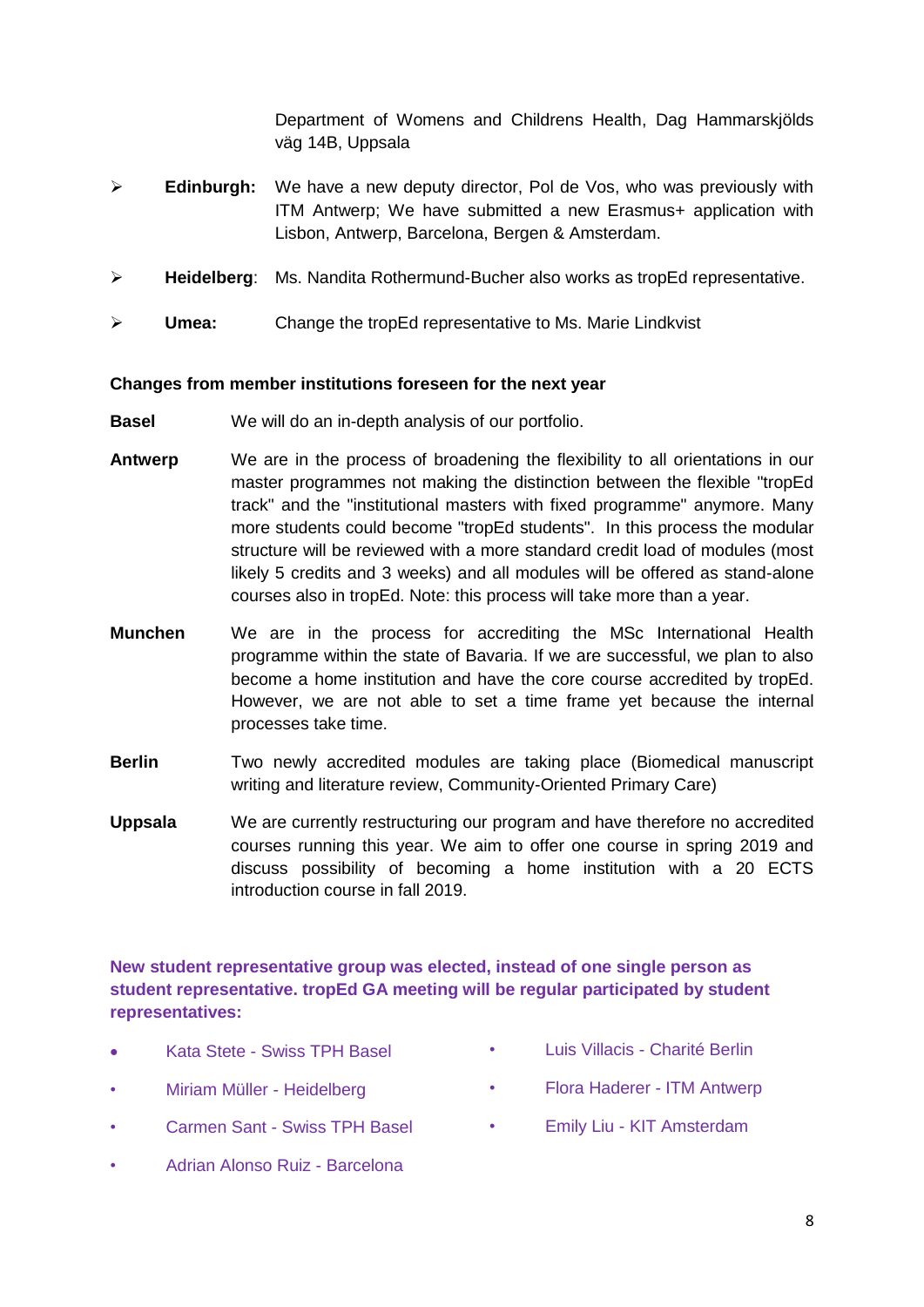### National accreditation of master's programme

Institutions have their master's programme accredited by the national accreditation agenda or University and namely:

| <b>Basel:</b>     | OAQ 11.10.2007-31.10.2014, By the University of Basel since 27.11.2001,       |
|-------------------|-------------------------------------------------------------------------------|
|                   | external evaluation of Teaching and Training 2015; external evaluation        |
|                   | scheduled for early 2018                                                      |
| Amsterdam:        | NVAO (Netherlands Flemish Accreditation Organ) accredited and valid from      |
|                   | 30.08.2005 to 29.08.2011, re-accredited and valid from 29.08.2011 to          |
|                   | 29.08.2017, re-accredited and valid from 29.08.2017 to 29.08.2023             |
| Antwerp:          | accredited by NVAO (Netherlands Flemish Accreditation Organ, Re-              |
|                   | accreditation is valid: 01.10.2016 until 30.09.2024.                          |
| <b>Barcelona:</b> | accredited by University of Barcelona                                         |
| <b>Uppsala:</b>   | Swedish Higher Education Authority, graded as high quality. Duration          |
|                   | unknown as the evaluation systems for Swedish Universities are in a change    |
|                   | process right now (will attend a seminar on that this coming week).           |
| <b>Berlin:</b>    | Akkreditierungsagentur im Bereich Gesundheit und Soziales (AHPGS), First      |
|                   | accredited 07.09.2015, valid until 30.09.2019                                 |
| Heidelberg:       | Heidelberg University is accredited by AQUIN until 30.09.2020.                |
| <b>Brescia:</b>   | The Core Course in Tropical Medicine and International Health receives        |
|                   | annual re-accreditation by the University of Brescia. However, the tropEd     |
|                   | Master programme cannot be recognised in Italy due to current national        |
|                   | regulations that do not allow five-year duration.                             |
| Edinburgh:        | <b>National Quality Assurance Agency</b>                                      |
| Geneva:           | The MAS in Humanitarian Action was quality accredited by the Swiss Agency     |
|                   | for Accreditation and Quality Assurance (AAQ) in 2015                         |
| Yogyakarta        | Indonesian Accreditation Agency for Higher Education in Health (IAAHEH)       |
| Lisbon            | The Portuguese National Agency has accredited IHMT Master Degrees in          |
|                   | which advanced tropEd modules are included. The accreditation is for 6 years. |

#### **Publications from tropEd students:**

• Frontiers in Public Health, "The Transmission Chain Analysis of 2014–2015 Ebola Virus Disease, Outbreak in Koinadugu District, Sierra Leone: An Observational Study Asia

• Pacific Journal of Public Health "Active Community-Based Case, Finding for Tuberculosis With Limited Resources: Estimating Prevalence in a Remote Area of Papua New Guinea"

Some Institutions, such as Basel, Hanoi, Antwerp, Barcelona, Berlin, Ifakara, Yogyakarta, allow for a publication based thesis in place of a monographic thesis, and in Basel, Yogyakarta and Hanoi students have already used this option for defence in the past reporting period.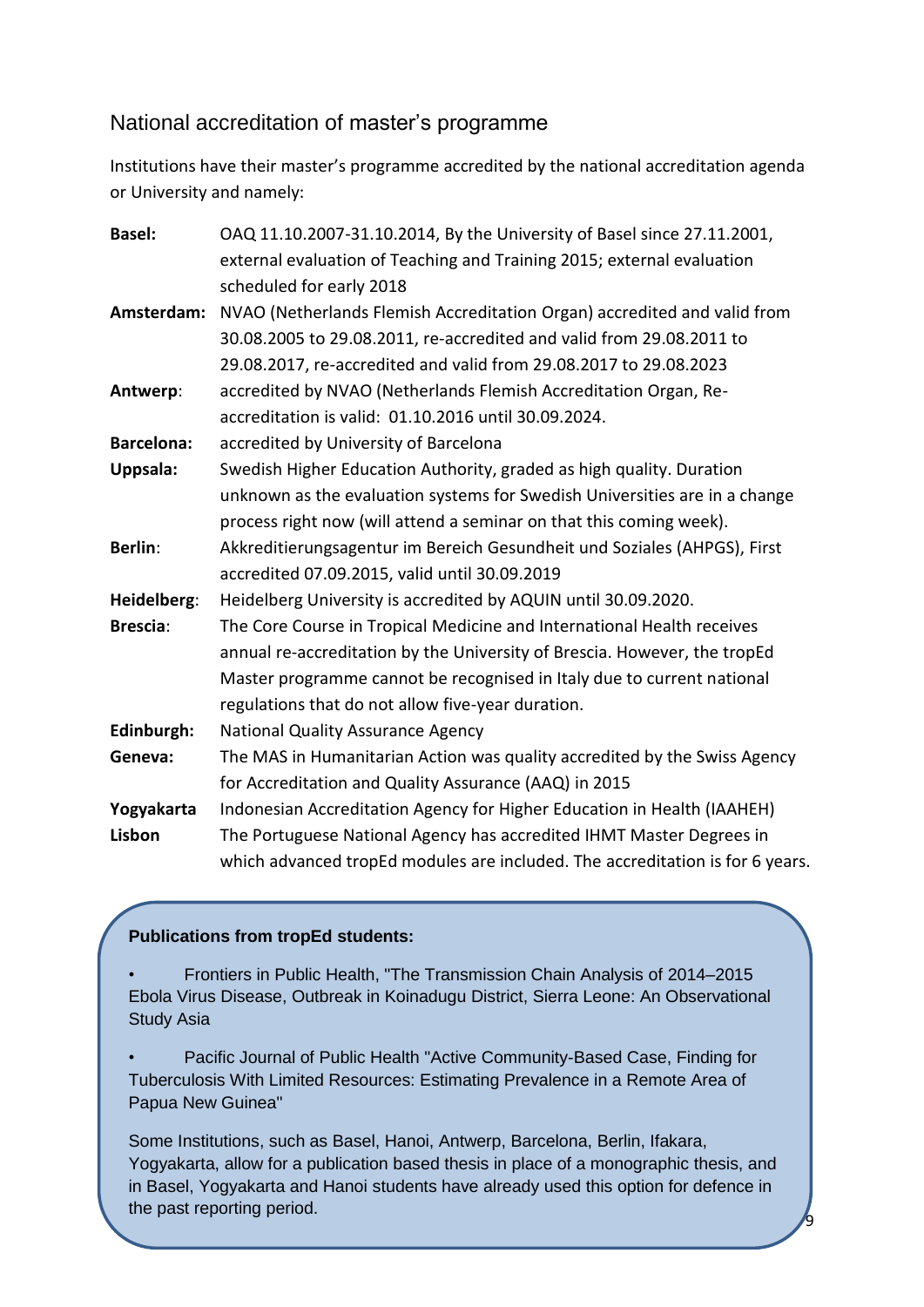## **Financial report 2017**



|                             | Current acc. | <b>Total</b> |
|-----------------------------|--------------|--------------|
| <b>Balance end of 2016:</b> | 13631.18     | 13631.18     |
| Income:                     |              |              |
| Membership fee              | 22500.00     |              |
| <b>Total Income:</b>        |              | 36131.18     |
| <b>Expenditure:</b>         |              |              |
| Salary                      | $-10000.00$  |              |
| Administrative costs        | -2767.07     |              |
| Travel costs                | $-3621.98$   |              |
| Bank charges                | $-50.38$     |              |
| <b>Total Expenditure:</b>   |              | -16439.43    |
| <b>Balance end of 2017:</b> |              | 19691.75     |



#### **Member's voice of some shortages and negative points about the mobility in the network:**

 We hardly receive any students from other institutions however all our students do attend courses within the network

• Administrative processes for students are heavy (2)

students had to change their mobility plans due to administrative difficulties)

- We hope there will be more communication with other members in the network to improve our involvement and education capacity.
- For some students it might be not that easy to move in the network despite the offer and potential possibility to do so (financial restraints, Visa problems)
- Our students do not visit other countries, as many of them are Foreign themselves, and we have no travel scholarships.
- Still don't manage to send out many students due to financial constraints.
- A shortage would probably be the financial burden of students participating in courses as they have to pay accommodation for one week.
- Lack of funding for students mobility within the network
- Home institutions are not well in contact with each other
- I know tropEd offers mobility to all students of its institutions. INSP receives students from tropEd institutions every year. I think it is an excellent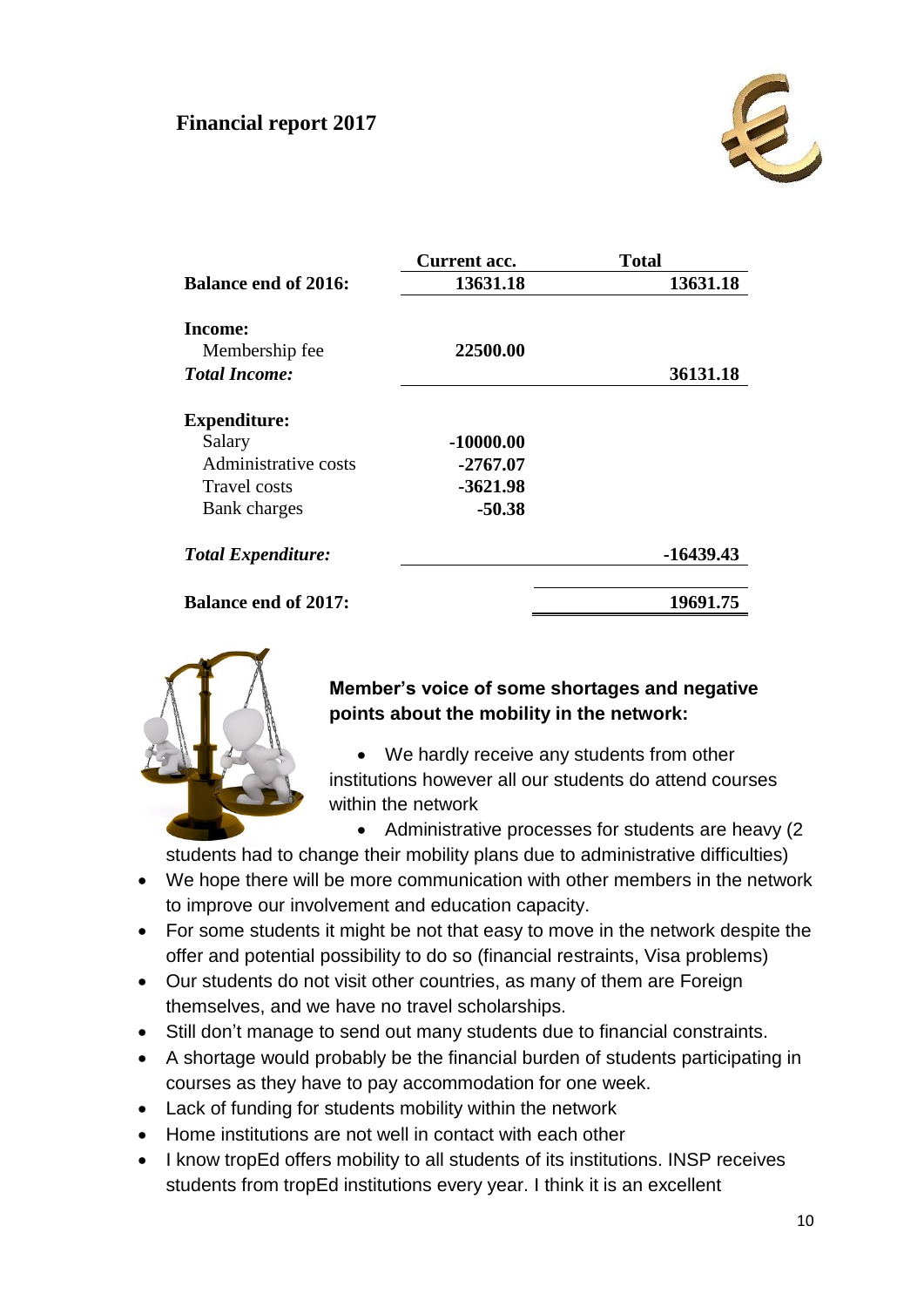opportunity for our students but we do not receive funds to send some Mexicans students to Europe. I think we would need some support to increase the number of Mexican Students taking courses abroad.

 More students going out than coming back in. Some issues with different marking systems and us having to explain how that works. Students use a lot of efforts figuring out their module plan, modules get cancelled sometimes etc.

### **Member's voice of some advantages and positive points about the mobility in the network:**

- In 2017, three students of the University Charitè of Berlin, came to Mexico to work on their thesis projects with three Mexican researchers at INSP. It would be great if we could get something similar for our students in order to open their options to conduct fellowships abroad with experts in different topics
- Our students really like to attend courses in other institutions
- Networking and getting to know other approaches to I&GH education
- Possibility to move around. See different places. Experience different approaches to the field (institutions and lecturers) and in a variety of learning environments and with a lot of people from various backgrounds from which you learn as much as from the courses you take.
- We are pleased that students come to us from other countries; this improves the courses and the atmosphere among the students.
- Virtual mobility via E+ worked very well for our modules interesting experience for students and staff across 3 institutes
- We see more advantages in the mobility as welcoming participants from different home institutions/countries add to the variety of the course and enrich the discussions. Furthermore, they do not only see different teaching styles, but also different organisation of institutions.
- Exchange of students is great for diversity and exposure to different backgrounds, cultures, faculty, students...
- Practicum in cooperation
- When there is an inquiry about the possibilities, the colleagues do their best to collaborate.
- The number of institutions in Europe and in some other regions of the planet. This is a wide open offer to any student in this network.
- Students coming in our modules, bring new perspectives and money. We couldn't run the MIH if there was no mobility to other institutes. It is offering students a choice in subjects that KIT would not be able to offer by itself. It gives them likely more intercultural skills and a broader network.
- Although Ifakara Health institute, hasn't involved and experienced mobility of staff within members network, we see a significant potential in terms of information sharing and learning both on knowledge competency, project-and challenge based learning between overseas members and Ifakara Health institute.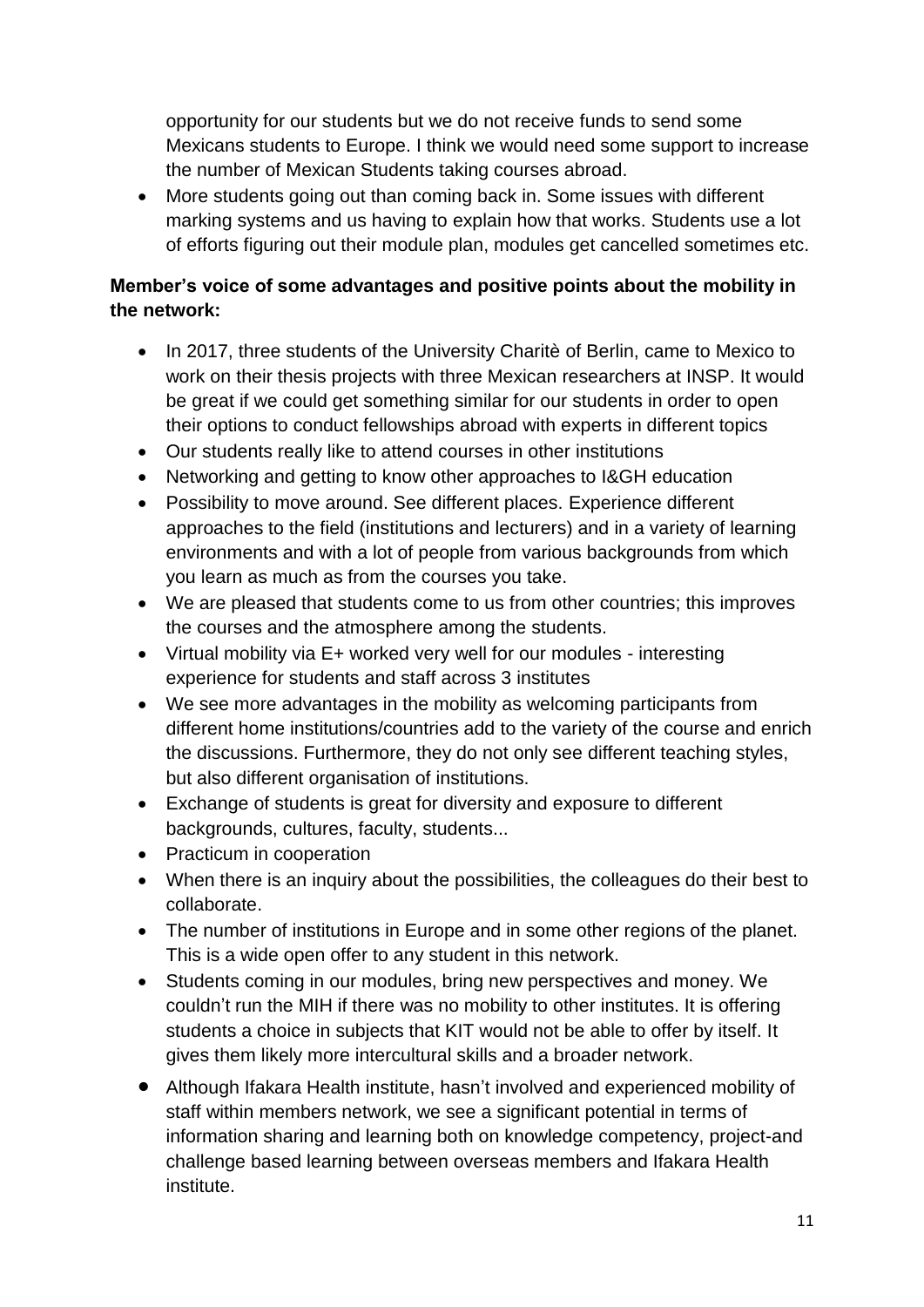## **PR activities:**

tropEd is mentioned in most courses brochures, posters, institutional webpage, email distributions, congresses, social media, specialised press, as well as brochure for summer or winter schools.

Consortium of Universities for Global Health



tropEd was represented through Núria Casamitjana at the annual meeting of the Consortium of Universities for Global Health (CUGH, [www.cugh.org\)](http://www.cugh.org/) that was held in Washington (USA) April 7-9<sup>th</sup> 2017.

Núria Casamitjana also represented tropEd in the World Federation of Academic Institutions for Global Health (WFAIGH), 2 meetings were held: during the CUGH meeting in Washington in April 2017 and during the World Health Summit in Berlin October 2017



## **PhD programme**

In 2017 the **Erasmus Mundus Joint PhD Program Trans Global Health**, jointly organised by Free University of Amsterdam (VU), University of Amsterdam (UvA), Academic Medical Centre at the University of Amsterdam (AMC); Université de Bordeaux; Institute of Tropical Medicine Antwerp (ITM); and University of Barcelona (UB) - Institute for Global Health (ISGlobal); launched its last call. (new PhD candidates were awarded a Trans Global Health scholarship. In 2017 the doctoral thesis of the first call started being defended.



#### **The 10th European Congress on Tropical Medicine and International Health (ECTMIH) was hold in Antwerp, Belgium from October 16th to 20th, 2017. tropEd co-organized a session on Collaborative Initiatives for Capacity Building and Education**

The Organisers are: Marjan Pirard, Mieke Stevens, Maria Zolfo and Govert van Heusden Institute of Tropical Medicine,Antwerp The topics of this session were:

- 1 Shaping tropEd, a higher education network in International Health, to meet contemporary needs; Reynolds R. (UK)
- 2 Networking for quality in international health teaching and learning; van Heusden G. (Belgium)
- 3 Amplifying influence: The West African Network of Emerging Leaders (WANEL) in health policy and systems; Kwamie A. (Ghana)
- 4 Building sustainable capacity for operational research at a global level using the Structured Operational Research and Training Initiative (SORT IT) model; Zachariah R. (Switzerland)
- 5 Virtual student mobility in international/ global health; Gerstel L. (The **Netherland**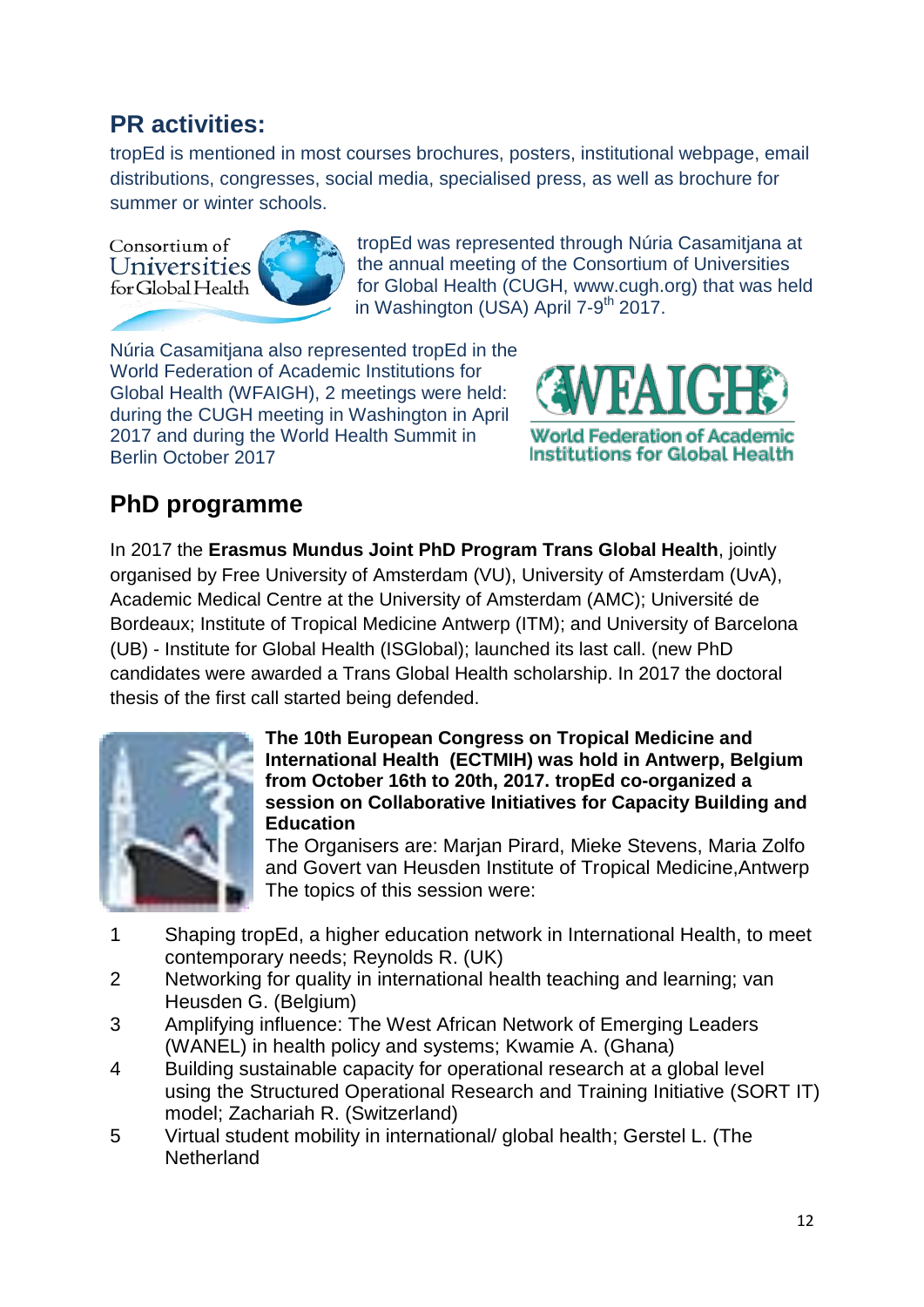

## **tropEd conducted the second joint alumni survey in 2017**

Time frame of our alumni survey was:

- Waiting for additional comments until 15th March
- By April /May preparation of the survey
- By May/June send out the survey

Objective of the survey is to describe the outcome and impact of tropEd masters programme in international/global health in graduates from tropEd home institutions. Mobility and flexibility will be compared in this survey. The target group are: All graduates from accredited core courses, graduated from May 2010 to May 2015. This means not only tropEd students but also the residential master's alumni. We are looking forward to see the result of this survey.

## **Alumni Activities in 2017 in member institutions:**

| Antwerp:          | Emerging Voices programme at HSR conference (upcoming<br>Liverpool 2018); Alumni travel grants (No. 33) for the ECTMIH<br>2017 conference; Monthly Newsletters (via Mailchimp)                                                                                                                                                                                                                                                                                                                                      |  |  |
|-------------------|---------------------------------------------------------------------------------------------------------------------------------------------------------------------------------------------------------------------------------------------------------------------------------------------------------------------------------------------------------------------------------------------------------------------------------------------------------------------------------------------------------------------|--|--|
| Heidelberg:       | Alumni Meetings, Summer Schools                                                                                                                                                                                                                                                                                                                                                                                                                                                                                     |  |  |
| Hanoi:            | Establish and update the alumni information regularly (every 6<br>months); Conduct a website for alumni; Invite alumni attend/<br>participate the scientific workshop or related activities of<br>university; Promote alumni advertising for the university                                                                                                                                                                                                                                                         |  |  |
| Edinburgh:        | Social media, webinars, invitations to seminars, newsletter                                                                                                                                                                                                                                                                                                                                                                                                                                                         |  |  |
| <b>Barcelona:</b> | Facebook Alumni with all kind of information interesting for our<br>alumni; Alumni Meet Up and debates: we did one on<br>"Participatory Research"                                                                                                                                                                                                                                                                                                                                                                   |  |  |
| <b>Berlin:</b>    | Summer and Winter schools, alumni mailing list                                                                                                                                                                                                                                                                                                                                                                                                                                                                      |  |  |
| <b>Mexico:</b>    | INSP conduct a biannual meeting when The International<br>Congress on Public Health at the National Institute of Public<br>Health (CONGISP) takes place in our facilities; Besides, we<br>maintained electronic communication (email and social networks)<br>with our alumni community to disseminate relevant information<br>and job opportunities in Mexico or abroad and to invite them to<br>know our Continuing Education courses. At the same time we<br>conduct an annual survey in order to know some data. |  |  |
| Amsterdam:        | Facebook, LinkedIn, Alumni Officer, when KIT staff visits;<br>another country they have a meet & greet with alumni;<br>distribution of brochures, alumni are ambassadors for TropEd<br>and KIT, commercial cooperation with alumni.                                                                                                                                                                                                                                                                                 |  |  |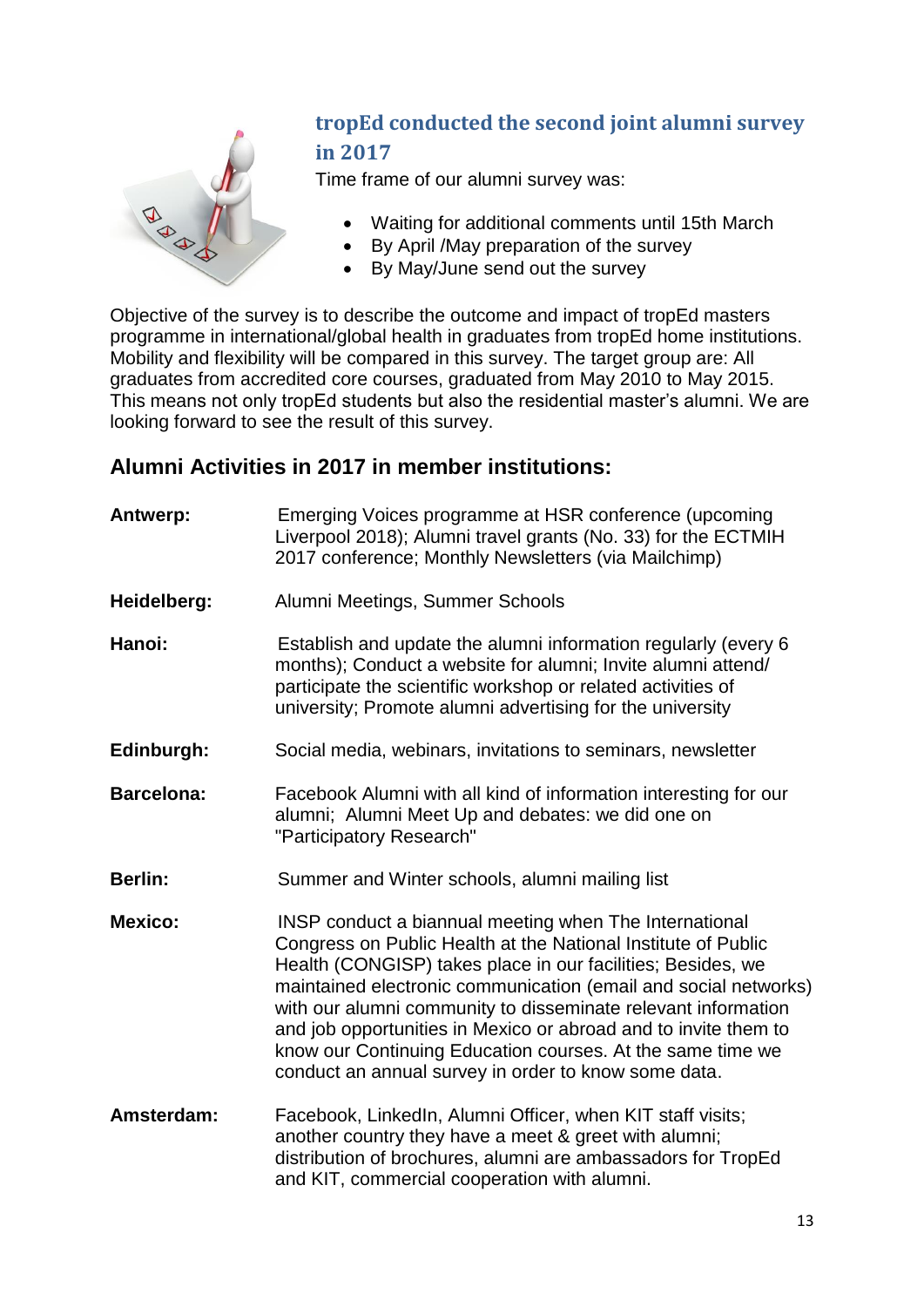### **Scholarship offered in 2017**